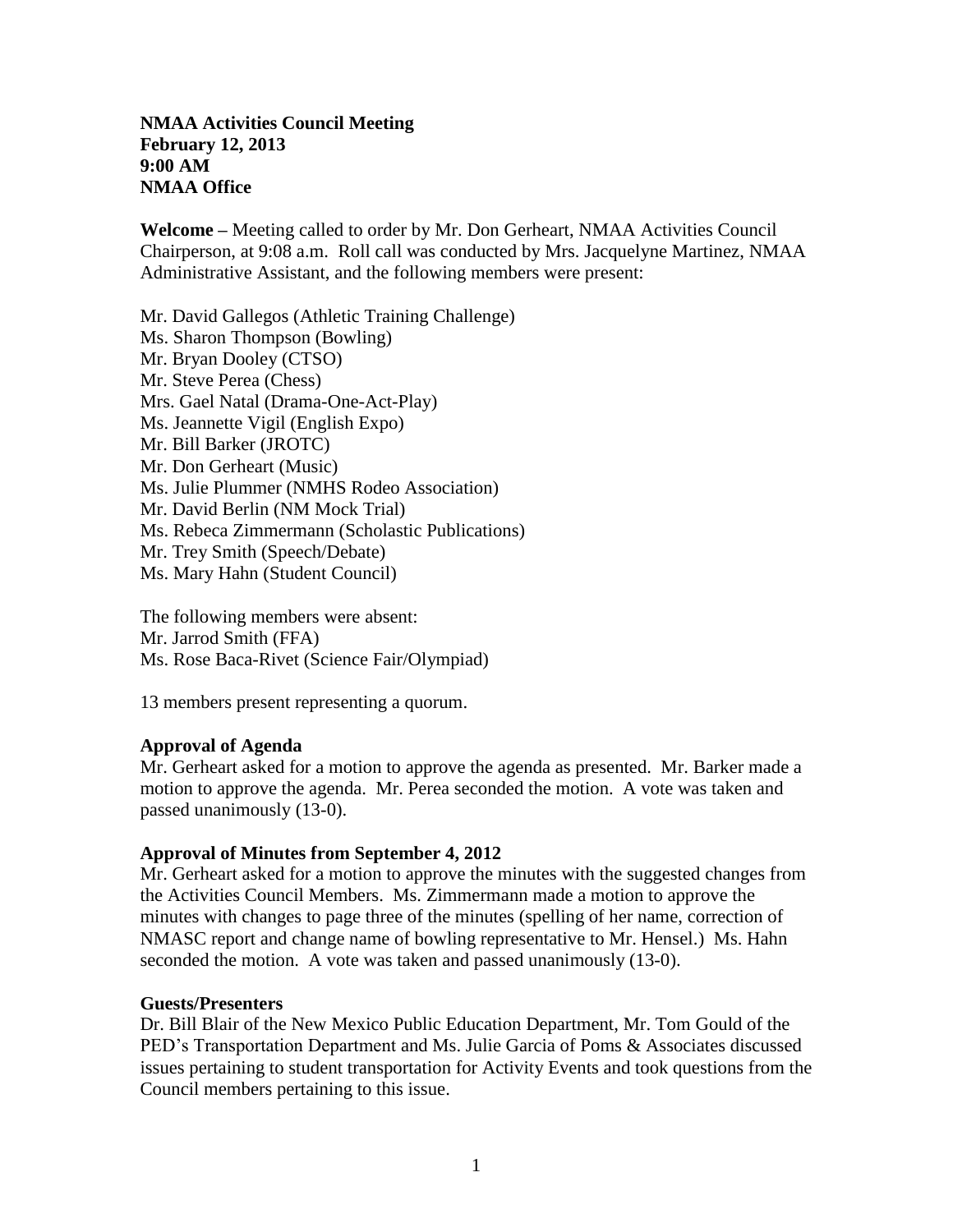# **Council Members' Reports**

Athletic Training Challenge: Mr. Gallegos gave details on the upcoming Athletic Training Challenge that will take place on Sunday, April 21, 2013 at Cibola High School. Registration is \$10 per student. SW Sport and Spine is the sponsor of this event. Mr. Gallegos will continue to solicit additional sponsors.

Bowling: Ms. Thompson discussed the upcoming Bowling State Championships which will take place on Saturday, February 16, 2013 at Ten Pins & More in Rio Rancho, New Mexico. Twenty-two schools will be participating in the championships consisting of approximately 170 students.

CTSO: Mr. Dooley introduced himself as the new representative for CTSO replacing Mr. Gary Cozzens. Ms. Saundra Castillo and Ms. Christine Phipps will continue to be the two people working in the field with the CTSO organizations. The CTSO is proud of their new web page and encourages all to visit at: [www.nmctso.org](http://www.nmctso.org/) . Upcoming events are: BPA - February 18<sup>th</sup> at Hotel Albuquerque; DECA State Career Development Conference February 21<sup>st</sup> at Hotel Albuquerque; FCCLA State Leadership Conference -March  $7<sup>th</sup>$  at the Marriott Pyramid; HOSA - February  $28<sup>th</sup>$  at the Marriott Pyramid; Skills USA - April  $3^{rd}$ at the Crowne Plaza in Albuquerque; and TSA on April  $28^{th}$ .

Chess: Mr. Perea discussed the growing number of elementary students participating in chess competition.

Drama/One-Act Play: The annual festival was held in November 2013. Participation was great, however, attendance was down this year. Fifteen high schools participated in the event. Aztec High School won first place.

English Expo: Ms. Vigil presented a flyer with details of the event, which takes place on February 23, 2013 at La Cueva High School. At this time they have a total of 19 schools registered, with a total of 627 students.

FFA: Absent; no report given.

JROTC: Mr. Barker discussed the possibility of adding archery in the future. He also discussed the use of virtual competition (in rifle matches) to cut cost of travel. He also asked to speak with NMAA representatives to discuss eligibility concerns.

Music: Mr. Gerheart, NMMEA representative, spoke of the All-State Music events held in January 2013. He noted that 950 students participated. There are fewer schools competing at this time, but the number of students participating continues to grow. State Choir and Band will be held in April.

NM Mock Trial: Mr. Berlin informed the committee of the upcoming Mock Trial Regional Competitions that will take place on February 22-23, 2013, One will be in Albuquerque at the Metropolitan Courthouse, and one in Las Cruces. There are 32 teams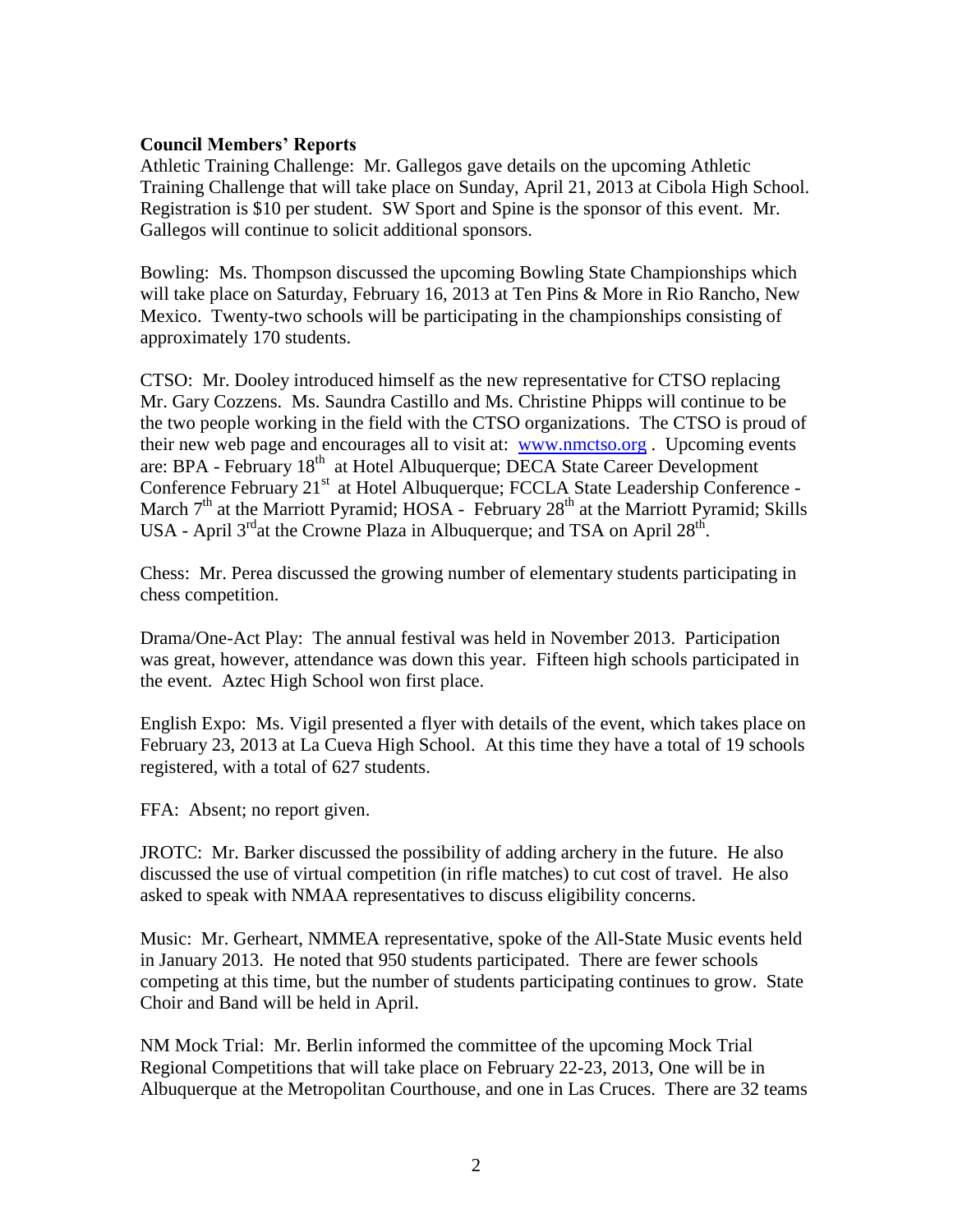registered from throughout New Mexico and a total of 21 schools participating. The State Finals will be held in Albuquerque on March 22-23, 2013, with the final eight teams competing. The championship team will then go to Indianapolis for the National High School Mock Trial Championship. This will be held over the Mother's Day Weekend. New Mexico will be the defending National Champion since Albuquerque Academy won the event last year when it was held in Albuquerque.

Rodeo: Ms. Plummer, discussed the decline of membership this year (membership is down 30 members). She noted that the New Mexico team finished  $4<sup>th</sup>$  in the nation in points at the National High School Rodeo finals and that three individuals won national championships. She noted that four boys from New Mexico are in the Top 10 in the nation in rodeo. In 2012, Hope Christian's girls' and Tatum's boys' won the state championship and that Tatum High School was the overall state champ. Ms. Plummer noted that \$27,000 in scholarships was awarded by the NMHSRA. Monies for scholarships are raised through fundraising efforts and sponsorships.

Science Fair: Mr. Chris Kedge, NMAA Assistant Director, discussed the upcoming Science Olympiad to be held on February 23, 2013 at New Mexico Tech and noted that Science Fair would be held on April 5-6 at New Mexico Tech.

Speech and Debate: Mr. Smith presented information about the 2013 State Championships to be held February  $28<sup>th</sup>$  through March 2, 2013 at the Santa Fe Courtyard Marriott, with over 400 students competing. He noted that there had been 12 tournaments statewide since September and that there would be three more events occurring. He noted that four new schools had joined Speech & Debate. He stated that East Mountain had won the 2012 state championship.

Student Council: Ms. Hahn presented a flyer of upcoming events, an NMASC Spring Conference pamphlet and the 2013 Summer Leadership pamphlet. She noted that the NMASC State Conference would be held at Atrisco Heritage Academy in Albuquerque on February 14-16, 2013. She said that 5 district conferences had been held statewide. The NMASC summer workshop is scheduled for June 4-7 at New Mexico Tech and the National Student Council Conference will be held June 22-24 in Las Vegas, Nevada.

Scholastic Publications: Ms. Rebeca Zimmermann announced the upcoming NMAA/ NMSPA Spring State Competition will be held on April 13, 2013 at Highland High School. Deadline for mail-in registration was February 1, 2013.

Mr. Bill Cleland, NMAA Associate Director, discussed the upcoming DECA State Leadership Conference that will be held on February  $21 - 22$ , 2013 at the Hotel Albuquerque. He also discussed placement of Activity Events on the NMAA 5 – Year Calendar of Events. He will need the event information by the end of May, 2013.

Mr. Dusty Young, NMAA Associate Director discussed the possibility of requiring members of JROTC, Band, and Bowling participants to have insurance/physicals performed prior to State competition.